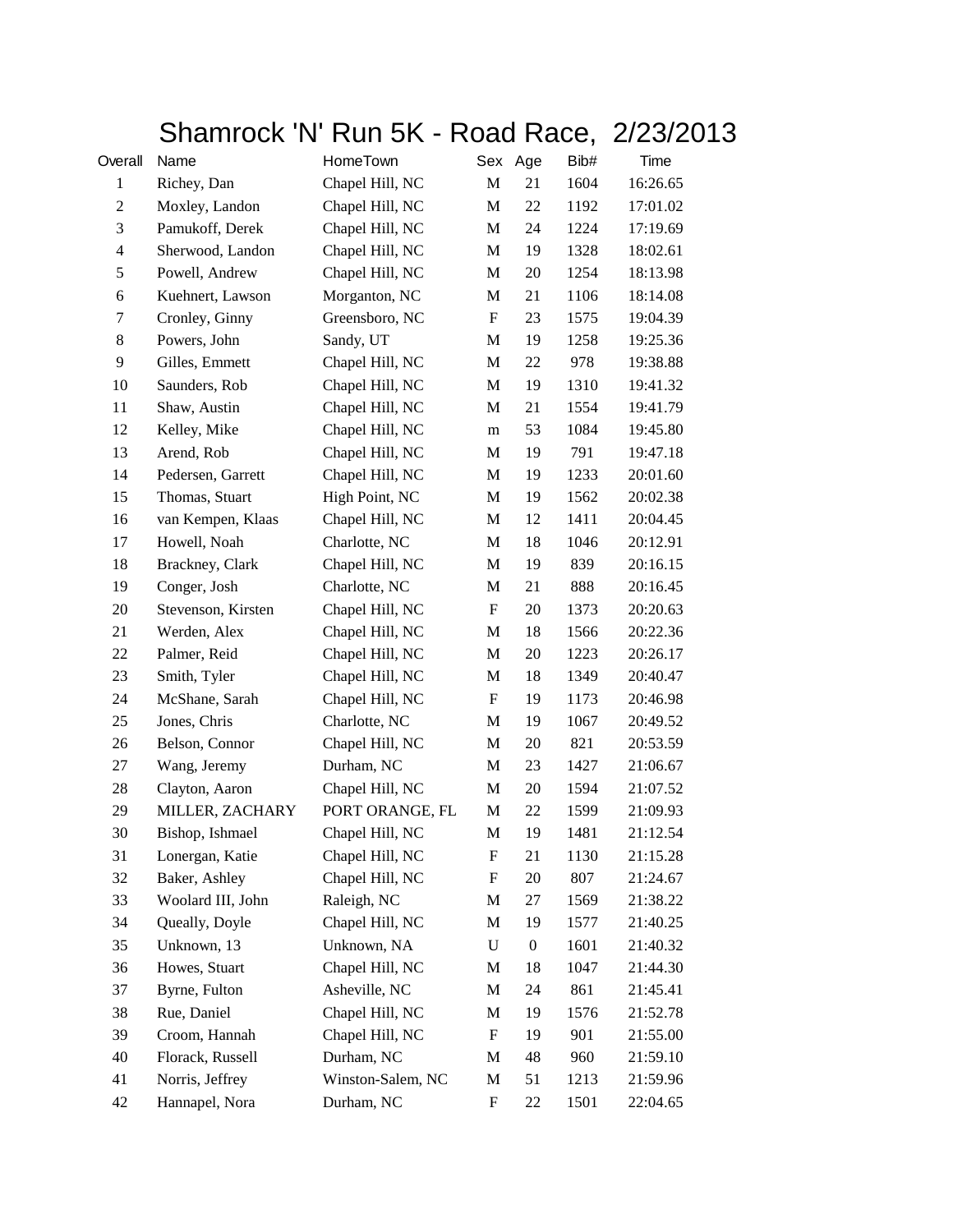| 43 | Lewis, Scott                              | Chapel Hill, NC   | M                         | 22     | 1124 | 22:17.96 |
|----|-------------------------------------------|-------------------|---------------------------|--------|------|----------|
| 44 | Mobley, Evan                              | Chapel Hill, NC   | M                         | 19     | 1530 | 22:21.64 |
| 45 | Murphy, Farrell                           | Chapel Hill, NC   | $\boldsymbol{\mathrm{F}}$ | 20     | 1195 | 22:22.43 |
| 46 | Tate, Grace                               | Chapel Hill, NC   | F                         | 13     | 1393 | 22:22.68 |
| 47 | Alphonso, Cristian                        | Chapel Hill, NC   | $\mathbf M$               | 20     | 739  | 22:24.32 |
| 48 | Pruteanu-Malinici, Iulian Chapel Hill, NC |                   | М                         | 33     | 1545 | 22:29.54 |
| 49 | Brookie, Tim                              | Chapel Hill, NC   | $\mathbf M$               | 53     | 1591 | 22:30.49 |
| 50 | Drabble, Jenny                            | Chapel Hill, NC   | $\boldsymbol{\mathrm{F}}$ | 19     | 930  | 22:32.24 |
| 51 | Deal, Meredith                            | Chapel Hill, NC   | $\boldsymbol{F}$          | 22     | 913  | 22:33.13 |
| 52 | Brodowicz, Christopher                    | Chapel Hill, NC   | M                         | 20     | 845  | 22:33.36 |
| 53 | Yarbrough, Caroline                       | Greensboro, NC    | ${\bf F}$                 | 16     | 1466 | 22:35.96 |
| 54 | McCaul, Evans                             | Chapel Hill, NC   | M                         | 21     | 1155 | 22:38.30 |
| 55 | Jackowski, Bri                            | Chapel Hill, NC   | $\boldsymbol{F}$          | 21     | 1057 | 22:39.24 |
| 56 | Nelsen, Taylor                            | Chapel Hill, NC   | F                         | 19     | 1199 | 22:42.69 |
| 57 | Gilliland, William                        | Chapel Hill, NC   | M                         | 23     | 1574 | 22:49.82 |
| 58 | Lovejoy, Matthew                          | Chapel Hill, NC   | M                         | 19     | 1132 | 22:52.11 |
| 59 | Hove, Andrew                              | Chapel Hill, NC   | $\mathbf M$               | 22     | 1045 | 22:52.52 |
| 60 | Hughes, Austen                            | Chapel Hill, NC   | M                         | 19     | 1051 | 23:00.07 |
| 61 | lucchino, kevin                           | Chapel Hill, NC   | M                         | 22     | 1133 | 23:03.71 |
| 62 | Titcomb, Georgia                          | Chapel Hill, NC   | $\boldsymbol{\mathrm{F}}$ | 21     | 1399 | 23:03.86 |
| 63 | McKnight, Charles                         | Atlanta, GA       | M                         | 52     | 1168 | 23:05.15 |
| 64 | Slaughter, Mariesa                        | Carrboro, NC      | $\boldsymbol{\mathrm{F}}$ | 23     | 1343 | 23:08.25 |
| 65 | McGrath, Erin                             | Chapel Hill, NC   | $\boldsymbol{\mathrm{F}}$ | $22\,$ | 1162 | 23:18.16 |
| 66 | Schossow, Clay                            | Chapel Hill, NC   | M                         | 27     | 1316 | 23:21.10 |
| 67 | Couper, Rietta                            | Chapel Hill, NC   | ${\bf F}$                 | 54     | 1487 | 23:22.69 |
| 68 | Anderson, Clare                           | Chapel Hill, NC   | F                         | 20     | 1589 | 23:29.13 |
| 69 | Bitler, Mary                              | RALEIGH, NC       | $\boldsymbol{\mathrm{F}}$ | 20     | 827  | 23:31.32 |
| 70 | Fitch, Westley                            | Winston Salem, NC | M                         | 21     | 1494 | 23:37.05 |
| 71 | Medlin, Keith                             | Cary, NC          | $\mathbf M$               | 51     | 1176 | 23:41.75 |
| 72 | Lang, Alexander                           | Chapel Hill, NC   | M                         | 21     | 1112 | 23:44.43 |
| 73 | Jones, Michael                            | DURHAM, NC        | M                         | 36     | 1068 | 23:45.57 |
| 74 | Brown, Sarah                              | Chapel Hill, NC   | $\boldsymbol{\mathrm{F}}$ | 19     | 849  | 23:46.15 |
| 75 | kennedy, brian                            | Chapel Hill, NC   | M                         | 36     | 1087 | 23:50.05 |
| 76 | Humphries, Michael                        | Chapel Hill, NC   | M                         | 20     | 1507 | 23:50.87 |
| 77 | Puett, Connor                             | Chapel Hill, NC   | M                         | 21     | 1264 | 23:56.96 |
| 78 | Agans, Robert                             | Hillsborough, NC  | M                         | 50     | 709  | 23:59.95 |
| 79 | Gifford, Marshall                         | Woodside, CA      | $\mathbf M$               | 18     | 976  | 24:01.61 |
| 80 | Curtin, Kathleen                          | Chapel Hill, NC   | $\boldsymbol{F}$          | 29     | 904  | 24:14.24 |
| 81 | Tate, Andrew                              | Chapel Hill, NC   | M                         | 47     | 1391 | 24:22.22 |
| 82 | Mangalea, Mike                            | Chapel Hill, NC   | M                         | 25     | 1523 | 24:25.75 |
| 83 | Woody, Evan                               | Hillsborough, NC  | M                         | 13     | 1463 | 24:28.78 |
| 84 | Harris, Timothy                           | Greensboro, NC    | $\mathbf M$               | 58     | 1595 | 24:32.62 |
| 85 | Hammer, Scott                             | Greensboro, NC    | M                         | 22     | 998  | 24:33.53 |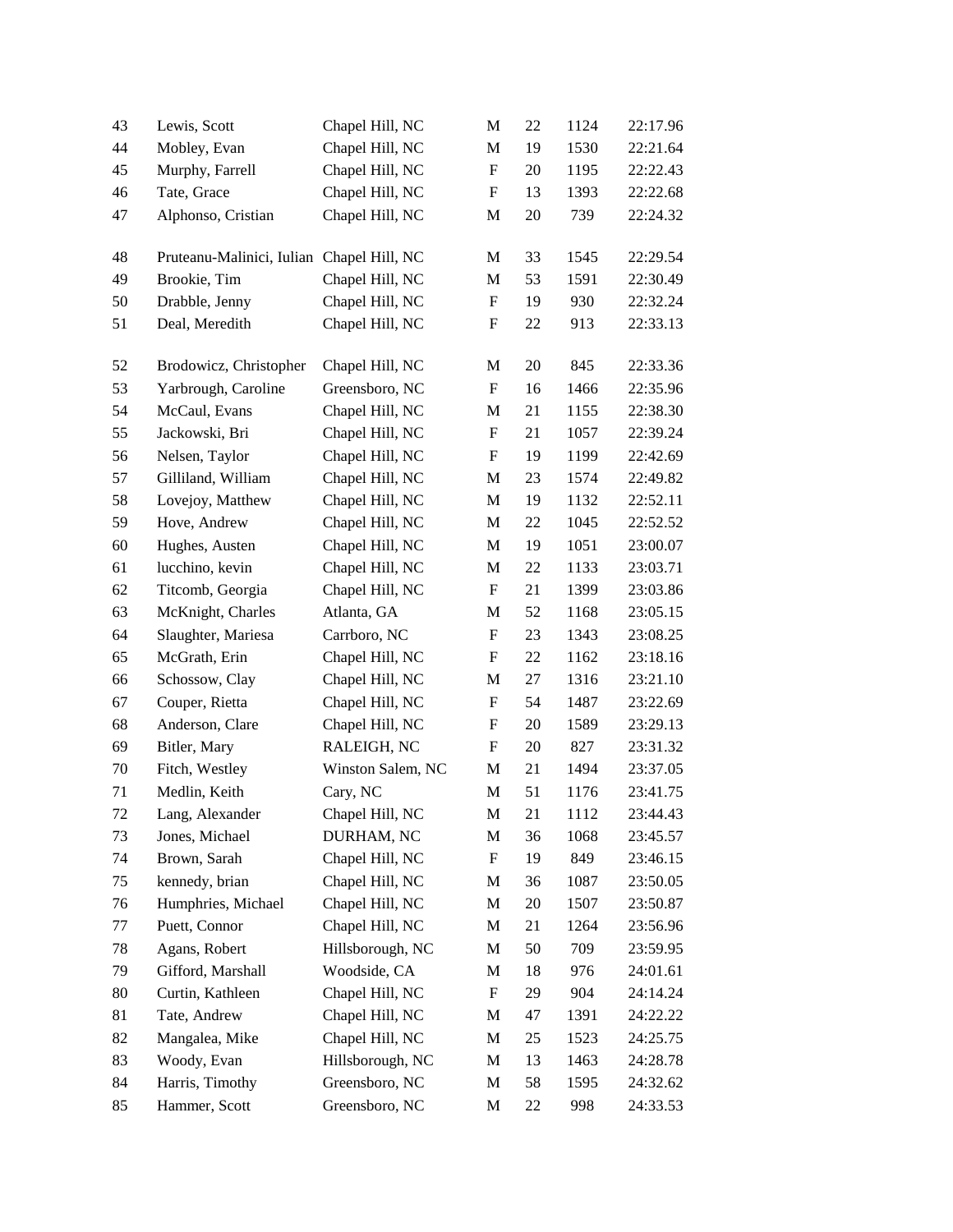| 86  | Simonini, Nina       | Chapel Hill, NC   | $\boldsymbol{\mathrm{F}}$ | 19               | 1335 | 24:34.23 |
|-----|----------------------|-------------------|---------------------------|------------------|------|----------|
| 87  | Snowden, Christopher | Winston-Salem, NC | M                         | 18               | 1352 | 24:35.72 |
| 88  | Newman, Jessica      | Durham, NC        | $\boldsymbol{\mathrm{F}}$ | 22               | 1203 | 24:37.79 |
| 89  | Wodarski, Miranda    | Chapel Hill, NC   | F                         | 21               | 1457 | 24:47.54 |
| 90  | Holthaus, Joe        | Cincinnati, OH    | M                         | 22               | 1040 | 24:47.81 |
| 91  | Short, Patrick       | Raleigh, NC       | M                         | 21               | 1330 | 24:47.95 |
| 92  | Moxley, Lucy         | Chapel Hill, NC   | $\boldsymbol{\mathrm{F}}$ | 19               | 1193 | 24:59.28 |
| 93  | Lee, Pierce          | Chapel Hill, NC   | M                         | 21               | 1118 | 25:01.80 |
| 94  | Jones, Austin        | Chapel Hill, NC   | M                         | 21               | 1066 | 25:02.06 |
| 95  | McKnight, Ellen      | Chapel Hill, NC   | $\boldsymbol{F}$          | 20               | 1169 | 25:04.05 |
| 96  | Spencer, Molly       | Chapel Hill, NC   | $\boldsymbol{\mathrm{F}}$ | 21               | 1360 | 25:04.17 |
| 97  | Wood, Andrew         | Chapel Hill, NC   | M                         | 19               | 1458 | 25:04.85 |
| 98  | Ughetta, Paul        | Chatham, NJ       | M                         | 23               | 1404 | 25:04.86 |
| 99  | Unknown, 20          | Unknown, NA       | U                         | $\boldsymbol{0}$ | 1609 | 25:05.81 |
| 100 | Dengler, cam         | Rocky Mount, NC   | $\mathbf F$               | 18               | 916  | 25:09.62 |
| 101 | Sutherland, Joel     | Carrboro, NC      | M                         | 28               | 1381 | 25:15.29 |
| 102 | Guard, Chuck         | Greenville, NC    | M                         | 21               | 1500 | 25:16.11 |
| 103 | Barrett, Mari        | Charlotte, NC     | $\boldsymbol{\mathrm{F}}$ | 51               | 816  | 25:16.12 |
| 104 | Rue, Daniel          | Chapel Hill, NC   | M                         | 20               | 1584 | 25:23.33 |
| 105 | Unknown, 11          | Unknown, NA       | $\mathbf U$               | $\boldsymbol{0}$ | 1597 | 25:24.58 |
| 106 | Sutton, John         | Winston-Salem, NC | M                         | 22               | 1383 | 25:31.54 |
| 107 | James, Philip        | Chapel Hill, NC   | M                         | 21               | 1058 | 25:32.05 |
| 108 | Mandel, Aaron        | Durham, NC        | M                         | 41               | 1134 | 25:33.51 |
| 109 | Warren, Joss         | Chapel Hill, NC   | M                         | 21               | 1429 | 25:33.92 |
| 110 | Knapp, Justin        | Chapel Hill, NC   | M                         | 19               | 1100 | 25:35.93 |
| 111 | Ohaus, Joshua        | Chapel Hill, NC   | M                         | 19               | 1217 | 25:36.28 |
| 112 | Harris, Charlie      | Raleigh, NC       | M                         | 21               | 1572 | 25:40.95 |
| 113 | Resnick, Samuel      | Chapel Hill, NC   | M                         | 19               | 1275 | 25:42.44 |
| 114 | Van Ord, Tristin     | Chapel Hill, NC   | $\mathbf f$               | 18               | 1565 | 25:43.26 |
| 115 | Chadwick, Bryan      | Chapel Hill, NC   | M                         | 19               | 877  | 25:43.88 |
| 116 | Boone, Jackson       | Chapel Hill, NC   | M                         | 19               | 832  | 25:45.00 |
| 117 | Unknown, 19          | Unknown, NA       | U                         | $\boldsymbol{0}$ | 1608 | 25:53.05 |
| 118 | haus, jack           | Chapel Hill, NC   | m                         | 22               | 1502 | 25:53.34 |
| 119 | Gay, Stephen         | Chapel Hill, NC   | M                         | 19               | 972  | 25:55.04 |
| 120 | Mabe, Dusty          | Raleigh, NC       | F                         | 25               | 1522 | 25:55.73 |
| 121 | Pearlman, Chris      | Chapel Hill, NC   | M                         | 19               | 1231 | 25:57.11 |
| 122 | Schneider, Julianne  | DURHAM, NC        | $\boldsymbol{F}$          | 12               | 1315 | 25:57.74 |
| 123 | Cogger, Tim          | Chapel Hill, NC   | M                         | 47               | 885  | 25:59.88 |
| 124 | Wampole, Mark        | Hillsborough, NC  | M                         | 45               | 1425 | 26:03.20 |
| 125 | Nicolaus, Olivia     | Chapel Hill, NC   | $\mathbf F$               | 18               | 1205 | 26:04.85 |
| 126 | Kistler, Kevin       | Washington, DC    | M                         | 27               | 1098 | 26:05.00 |
| 127 | Kiefer, Katie        | Chapel Hill, NC   | $\boldsymbol{F}$          | 19               | 1090 | 26:11.12 |
| 128 | Ulry, Austin         | Chapel Hill, NC   | M                         | 19               | 1407 | 26:19.06 |
| 129 | Brace, Sarah         | Charlotte, NC     | F                         | 18               | 838  | 26:19.09 |
|     |                      |                   |                           |                  |      |          |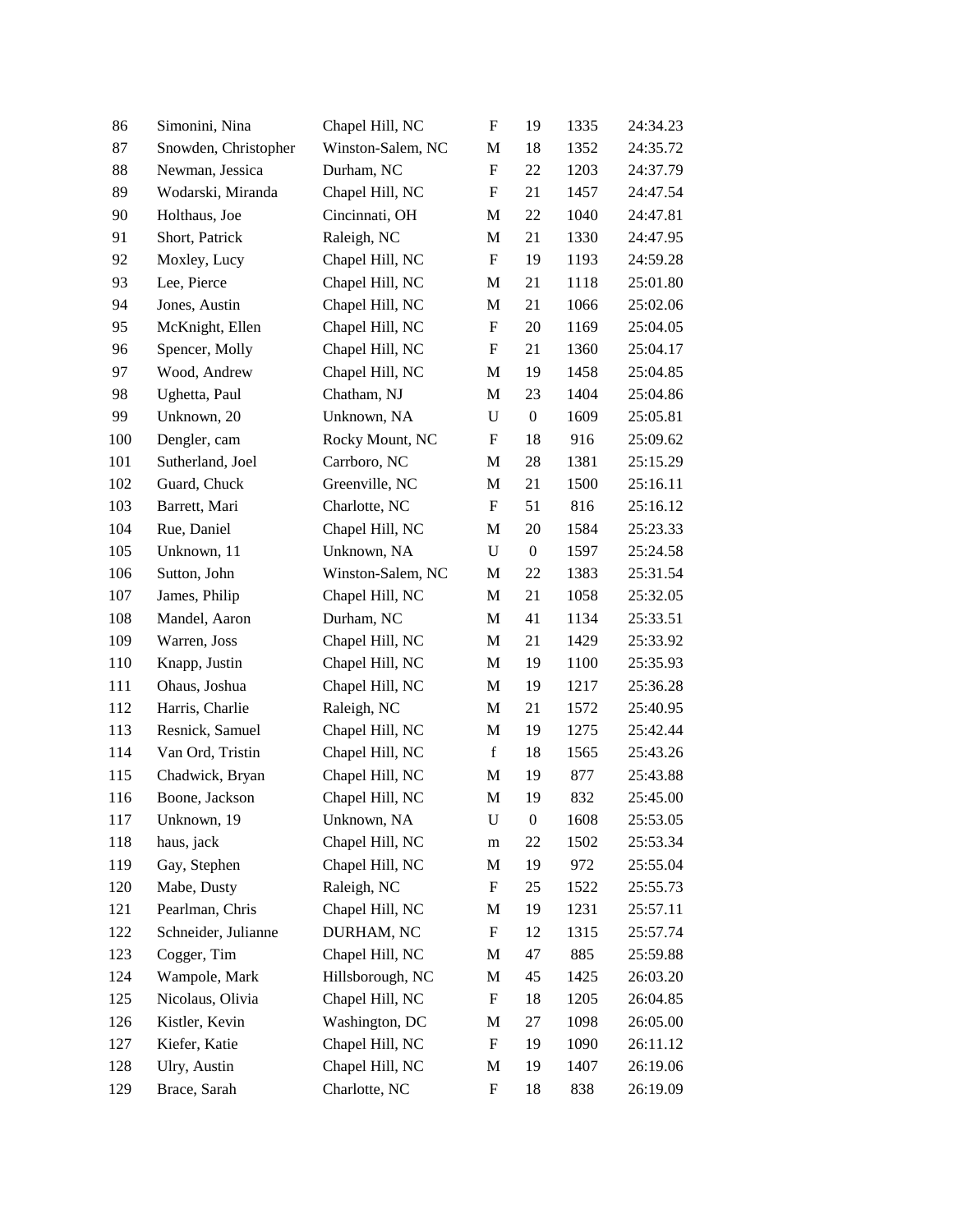| 130 | Roten, Olivia         | Winston-Salem, NC     | $\boldsymbol{\mathrm{F}}$ | 21               | 1294 | 26:20.26 |
|-----|-----------------------|-----------------------|---------------------------|------------------|------|----------|
| 131 | Surls, Jonathan       | RALEIGH, NC           | M                         | 23               | 1559 | 26:22.19 |
| 132 | ribisl, morgan        | Chapel Hill, NC       | $\boldsymbol{\mathrm{F}}$ | 11               | 1280 | 26:22.93 |
| 133 | Auton, Grace          | Hickory, NC           | $\boldsymbol{F}$          | 20               | 801  | 26:23.30 |
| 134 | DeBlock, John         | Chapel Hill, NC       | M                         | 20               | 915  | 26:25.59 |
| 135 | Ham, David            | Hillsborough, NC      | M                         | 17               | 995  | 26:28.64 |
| 136 | Yokeley, William      | Chapel Hill, NC       | M                         | 20               | 1468 | 26:34.06 |
| 137 | Davis, Kelsey         | Chapel Hill, NC       | $\boldsymbol{\mathrm{F}}$ | 20               | 909  | 26:34.06 |
| 138 | borden, melissa       | Chapel Hill, NC       | $\mathbf f$               | 20               | 834  | 26:35.06 |
| 139 | McCloy, Morgan        | charlotte, nc         | $\boldsymbol{F}$          | 20               | 1156 | 26:38.97 |
| 140 | Archer, Kelly         | Carrboro, NC          | $\boldsymbol{\mathrm{F}}$ | 19               | 790  | 26:39.25 |
| 141 | Whitener, Elisabeth   | asheboro, NC          | F                         | 19               | 1444 | 26:46.03 |
| 142 | Noble, Gabriel        | Catonsville, MD       | M                         | 15               | 1207 | 26:46.92 |
| 143 | Nicolaus, Daniel      | Catonsville, MD       | M                         | 16               | 1204 | 26:47.16 |
| 144 | Deschenes, Thomas     | Charlotte, NC         | M                         | 22               | 1593 | 26:48.04 |
| 145 | Smetana, Jon          | Greenville, NC        | M                         | 22               | 1557 | 26:52.08 |
| 146 | Fefer, Elizabeth      | Morrisville, NC       | F                         | 33               | 956  | 26:52.93 |
| 147 | Golden, Craig         | RALEIGH, NC           | M                         | 23               | 1499 | 26:56.39 |
| 148 | McKnight, Brent       | Chapel Hill, NC       | M                         | 19               | 1167 | 27:01.05 |
| 149 | Wang, Darby           | Durham, NC            | $\boldsymbol{F}$          | 23               | 1426 | 27:03.50 |
| 150 | Bartels, Lara         | Goldsboro, NC         | $\boldsymbol{F}$          | 24               | 817  | 27:11.30 |
| 151 | Unknown, 18           | Unknown, NA           | $\mathbf U$               | $\boldsymbol{0}$ | 1607 | 27:16.38 |
| 152 | Gaillard, Lauren      | Castle Hayne, NC      | $\boldsymbol{\mathrm{F}}$ | 20               | 1573 | 27:16.47 |
| 153 | Lanier, Cameron       | Wilmington, NC        | M                         | 23               | 1113 | 27:16.53 |
| 154 | Dare, Mitch           | Garner, NC            | M                         | 18               | 905  | 27:18.30 |
| 155 | Baker, Julia          | Chapel Hill, NC       | $\boldsymbol{\mathrm{F}}$ | 19               | 808  | 27:20.17 |
| 156 | Leik, David           | Greensboro, NC        | M                         | 52               | 1119 | 27:20.92 |
| 157 | Leik, Emily           | greensboro, NC        | $\boldsymbol{\mathrm{F}}$ | 24               | 1120 | 27:21.03 |
| 158 | Archer, Kellie        | Chapel Hill, NC       | $\boldsymbol{F}$          | 22               | 789  | 27:23.50 |
| 159 | Popkin, Jeffrey       | Rockville, MD         | M                         | 19               | 1249 | 27:28.17 |
| 160 | Andersson, Mark       | Chapel Hill, NC       | M                         | 37               | 784  | 27:28.19 |
| 161 | Wintringham, Jennifer | <b>BURLINGTON, NC</b> | F                         | 19               | 1455 | 27:29.47 |
| 162 | Barnett, Betsy        | Raleigh, NC           | $\boldsymbol{\mathrm{F}}$ | 55               | 814  | 27:32.52 |
| 163 | Singletary, George    | Chapel Hill, NC       | M                         | $\boldsymbol{0}$ | 1337 | 27:34.86 |
| 164 | McIntosh, Katelyn     | ROLESVILLE, NC        | ${\rm F}$                 | 18               | 1165 | 27:34.92 |
| 165 | Held, Gary            | Chapel Hill, NC       | M                         | 60               | 1022 | 27:35.08 |
| 166 | Lingenfelter, Claire  | Chapel Hill, NC       | $\boldsymbol{F}$          | 19               | 1127 | 27:35.50 |
| 167 | Venable, Annie        | Chapel Hill, NC       | $\boldsymbol{\mathrm{F}}$ | 19               | 1414 | 27:36.52 |
| 168 | Dewar, Walter         | Lewisville, TX        | M                         | 63               | 920  | 27:41.86 |
| 169 | Baranowski, Kristen   | Chapel Hill, NC       | ${\rm F}$                 | 23               | 810  | 27:42.62 |
| 170 | Auton, Rachel         | Hickory, NC           | $\boldsymbol{F}$          | 19               | 802  | 27:43.51 |
| 171 | Wilkins, Logan        | Durham, NC            | M                         | 53               | 1446 | 27:43.92 |
| 172 | Heidenreich, Jonas    | Charlotte, NC         | M                         | 20               | 1021 | 27:46.36 |
| 173 | Englehart, Alex       | Chapel Hill, NC       | M                         | 21               | 947  | 27:52.47 |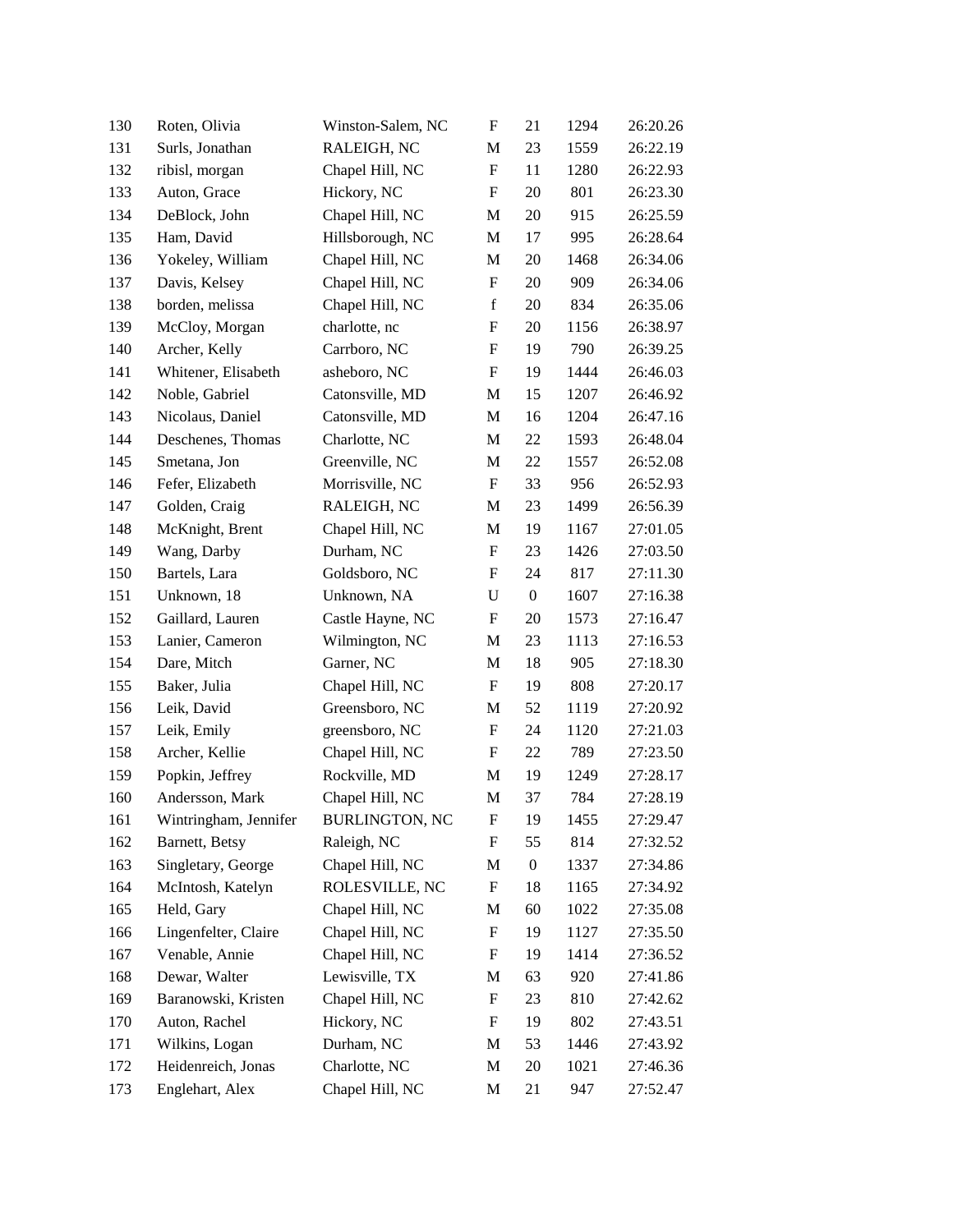| 174 | Kavjian, Mary Anne                  | Annandale, VA     | ${\bf F}$                 | 19               | 1077 | 27:53.90 |
|-----|-------------------------------------|-------------------|---------------------------|------------------|------|----------|
| 175 | Ebeling, Carolyn                    | Winston-Salem, NC | F                         | 19               | 939  | 27:54.42 |
| 176 | Hanby, Dave                         | Cornelius, NC     | M                         | 52               | 999  | 27:55.35 |
| 177 | Weaver, Carly                       | Raleigh, NC       | F                         | 19               | 1432 | 27:55.90 |
| 178 | Glendenning, Kelly                  | Raleigh, NC       | F                         | 19               | 980  | 27:55.92 |
| 179 | Saunders, Jamie                     | Carrboro, NC      | M                         | 22               | 1308 | 27:56.86 |
| 180 | Hayashi, S                          | Chapel Hill, NC   | F                         | 12               | 1014 | 28:01.62 |
| 181 | Inabnit, Will                       | Chapel Hill, NC   | M                         | 19               | 1055 | 28:05.09 |
| 182 | Nguyen, Allie                       | Chapel Hill, NC   | F                         | 19               | 1534 | 28:13.65 |
| 183 | Unknown, 10                         | Unknown, NA       | $\mathbf U$               | $\boldsymbol{0}$ | 1596 | 28:17.96 |
| 184 | Ellett, Anne Maxwell                | Chapel Hill, NC   | $\boldsymbol{\mathrm{F}}$ | 18               | 943  | 28:25.18 |
| 185 | Bryson, William                     | Chapel Hill, NC   | M                         | 20               | 855  | 28:25.58 |
| 186 | Mazza, Anne                         | Cary, NC          | $\boldsymbol{\mathrm{F}}$ | 19               | 1152 | 28:27.16 |
| 187 | Cox, Matthew                        | Chapel Hill, NC   | M                         | 22               | 896  | 28:28.35 |
| 188 | Hrudka, Molly                       | Chapel Hill, NC   | $\boldsymbol{F}$          | 22               | 1048 | 28:33.09 |
| 189 | Piira, Fabian                       | Chapel Hill, NC   | M                         | 24               | 1243 | 28:33.23 |
| 190 | Froogh, Imran                       | Chapel Hill, NC   | M                         | 20               | 968  | 28:34.05 |
| 191 | Lilley, James                       | Rocky Mount, NC   | M                         | 18               | 1125 | 28:40.84 |
| 192 | Vestal, Zachary                     | Chapel Hill, NC   | M                         | 19               | 1415 | 28:40.86 |
| 193 | Salcin, Maja                        | Raleigh, NC       | F                         | 19               | 1303 | 28:41.09 |
| 194 | Peck, Haley                         | Greensboro, NC    | F                         | 18               | 1232 | 28:45.91 |
| 195 | O'Halloran, Allison                 | Summerfield, NC   | F                         | 20               | 1215 | 28:47.12 |
| 196 | Cronley, Kathleen                   | Durham, NC        | F                         | 51               | 900  | 28:47.77 |
| 197 | Brookie, Marti                      | Cary, NC          | F                         | 48               | 1592 | 28:48.30 |
| 198 | Whitt, James                        | Durham, NC        | M                         | 28               | 1445 | 28:52.03 |
| 199 | Carver III, William                 | Roxboro, NC       | M                         | 35               | 870  | 28:55.39 |
| 200 | McMillan, Mary Laurence RALEIGH, NC |                   | F                         | 24               | 1170 | 28:55.83 |
| 201 | Cowell, Rebekah                     | Pittsboro, NC     | F                         | 32               | 895  | 28:57.67 |
| 202 | Browne, Meredith                    | winston-salem, nc | F                         | 22               | 850  | 28:58.05 |
| 203 | Sherman, Jennifer                   | Durham, NC        | ${\bf F}$                 | 32               | 1327 | 28:58.64 |
| 204 | Poole, Sam                          | DURHAM, NC        | M                         | 21               | 1248 | 28:59.95 |
| 205 | Atchison, Gregory                   | Chapel Hill, NC   | M                         | 57               | 798  | 29:00.75 |
| 206 | Gennings, Laura                     | Chapel Hill, NC   | F                         | 22               | 974  | 29:01.83 |
| 207 | Woods, Charline                     | Carrboro, NC      | F                         | 23               | 1462 | 29:04.95 |
| 208 | Shuman, Zachary                     | Chapel Hill, NC   | M                         | 19               | 1556 | 29:06.51 |
| 209 | Charles, Lauren                     | Carrboro, NC      | $\boldsymbol{F}$          | 23               | 879  | 29:07.48 |
| 210 | Cope, Zach                          | Kernersville, NC  | M                         | 21               | 892  | 29:10.00 |
| 211 | Kelley, Erin                        | Chapel Hill, NC   | F                         | 21               | 1083 | 29:10.04 |
| 212 | LeFlore, Michael                    | Chapel Hill, NC   | M                         | 20               | 1518 | 29:10.55 |
| 213 | Blank, Maggie                       | Charlotte, NC     | F                         | 18               | 830  | 29:14.04 |
| 214 | McKendrick, Amanda                  | Carrboro, NC      | F                         | 26               | 1166 | 29:18.41 |
| 215 | Nafziger, Cory                      | Raleigh, NC       | M                         | 32               | 1531 | 29:19.28 |
| 216 | Unknown, 16                         | Unknown, NA       | $\mathbf U$               | $\boldsymbol{0}$ | 1605 | 29:20.05 |
| 217 | Foster, Brooke                      | Chapel Hill, NC   | F                         | 21               | 962  | 29:23.79 |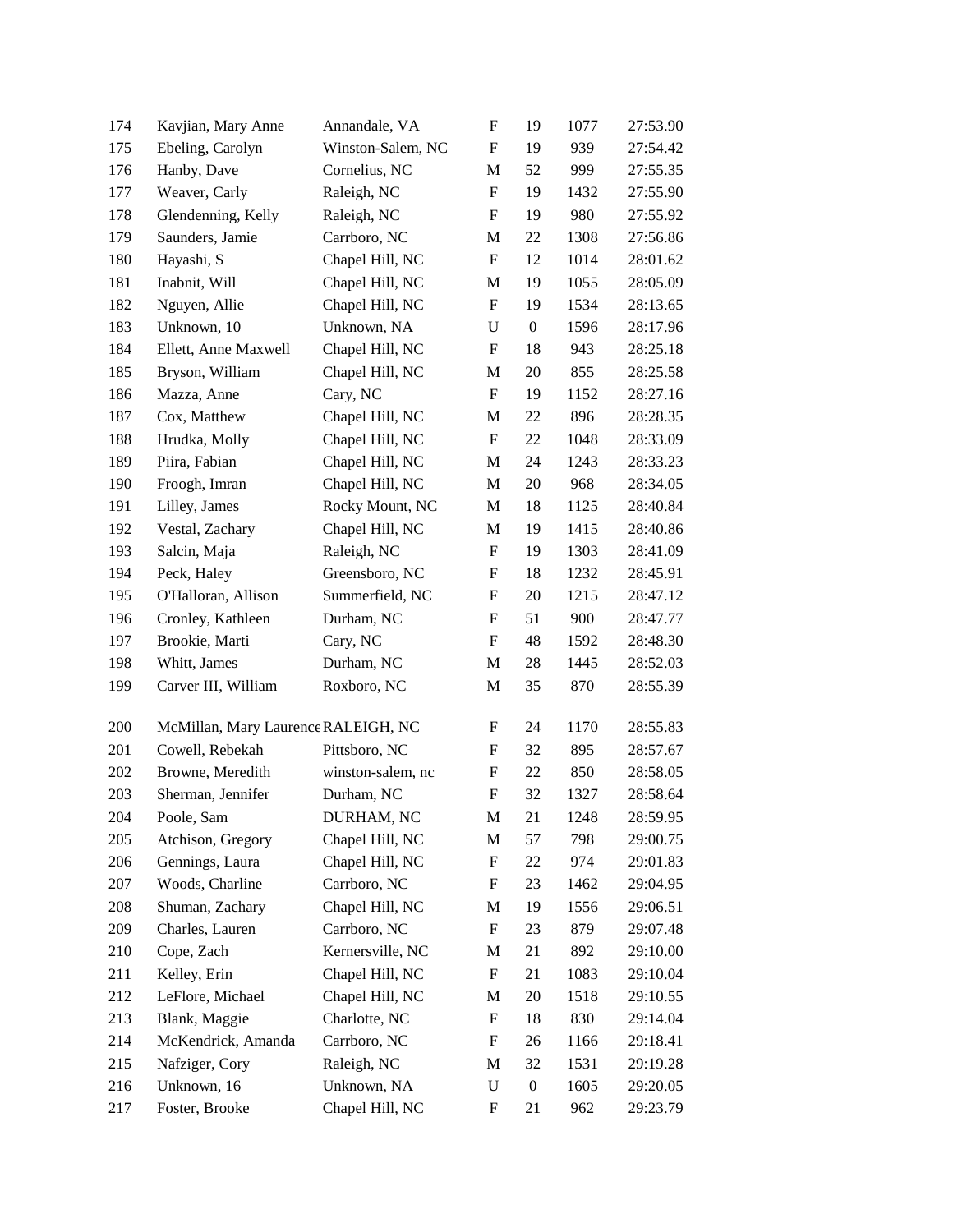| 218 | Kazibwe, Margaret  | Chapel Hill, NC       | $\boldsymbol{\mathrm{F}}$ | 21     | 1080 | 29:26.35 |
|-----|--------------------|-----------------------|---------------------------|--------|------|----------|
| 219 | Burgiss, Drew      | Chapel Hill, NC       | F                         | 21     | 857  | 29:26.41 |
| 220 | Bost, Callie       | <b>BURLINGTON, NC</b> | ${\bf F}$                 | 21     | 835  | 29:27.50 |
| 221 | Andrews, Erica     | Chapel Hill, NC       | F                         | 22     | 785  | 29:29.30 |
| 222 | Vynalek, Melanie   | Clemmons, NC          | F                         | 15     | 1421 | 29:30.71 |
| 223 | Kieber, Robert     | Chapel Hill, NC       | M                         | $20\,$ | 1513 | 29:33.64 |
| 224 | Powers, Caitlin    | Villanova, PA         | F                         | 21     | 1257 | 29:38.13 |
| 225 | Rawl, Eborn        | Roxboro, NC           | M                         | 22     | 1271 | 29:39.74 |
| 226 | Swanson, Jeff      | Chapel Hill, NC       | M                         | 35     | 1560 | 29:44.43 |
| 227 | Cox, Mary          | <b>BURLINGTON, NC</b> | $\boldsymbol{F}$          | 18     | 1488 | 29:48.84 |
| 228 | Smith, Morgan      | Chapel Hill, NC       | ${\bf F}$                 | 19     | 1347 | 29:49.81 |
| 229 | Edwards, Lauren    | Chapel Hill, NC       | F                         | 19     | 942  | 29:58.65 |
| 230 | Pless, Hannna      | Concord, NC           | $\boldsymbol{\mathrm{F}}$ | 18     | 1246 | 29:58.91 |
| 231 | landau, hillary    | mendham, NJ           | $\mathbf F$               | 20     | 1109 | 29:59.35 |
| 232 | Kim, Paul          | Goldsboro, NC         | M                         | 16     | 1091 | 30:03.82 |
| 233 | HOLLAND, Steve     | Greensboro, NC        | M                         | 51     | 1036 | 30:04.33 |
| 234 | DeRusso, Joey      | Chapel Hill, NC       | M                         | 21     | 918  | 30:05.56 |
| 235 | Reburn, Heather    | West Grove, PA        | $\boldsymbol{\mathrm{F}}$ | 19     | 1546 | 30:09.98 |
| 236 | Lampuri, Amanda    | Greenville, NC        | $\mathbf F$               | 19     | 1108 | 30:10.21 |
| 237 | Moyer, Shannon     | Chapel Hill, NC       | $\mathbf F$               | 19     | 1194 | 30:10.88 |
| 238 | Rios, Luis         | Gastonia, NC          | M                         | 20     | 1286 | 30:11.82 |
| 239 | Oyedepo, Moni      | Chapel Hill, NC       | F                         | 22     | 1582 | 30:12.63 |
| 240 | Darsie, Paul       | Chapel Hill, NC       | M                         | 22     | 906  | 30:16.61 |
| 241 | Archambault, Hali  | Chapel Hill, NC       | $\mathbf F$               | 19     | 1570 | 30:17.90 |
| 242 | Smith, Claire      | Chapel Hill, NC       | $\mathbf F$               | 18     | 1345 | 30:17.95 |
| 243 | Benjumea, Darrin   | Chapel Hill, NC       | M                         | 19     | 1479 | 30:18.64 |
| 244 | Tate, Clara        | Chapel Hill, NC       | F                         | 11     | 1392 | 30:19.22 |
| 245 | Leadbetter, Diane  | Chapel Hill, NC       | F                         | 19     | 1115 | 30:26.80 |
| 246 | Swindle, Erin      | Chapel Hill, NC       | $\mathbf F$               | 19     | 1561 | 30:34.75 |
| 247 | Nelson, Scott      | Chapel Hill, NC       | M                         | 20     | 1533 | 30:34.77 |
| 248 | Porter, Tina       | DURHAM, NC            | $\boldsymbol{\mathrm{F}}$ | 38     | 1250 | 30:36.25 |
| 249 | McGowan, Morgan    | Chapel Hill, NC       | F                         | 18     | 1526 | 30:38.57 |
| 250 | Aristidou, Amanda  | Columbia, MD          | F                         | 24     | 793  | 30:39.61 |
| 251 | Powers, Ted        | Villanova, PA         | M                         | 60     | 1259 | 30:41.61 |
| 252 | harper, emily      | RALEIGH, NC           | $\mathbf f$               | 22     | 1006 | 30:43.02 |
| 253 | Pate, Katherine    | Raleigh, NC           | F                         | 21     | 1229 | 30:43.65 |
| 254 | Hooks, Caitlin     | Chapel Hill, NC       | F                         | 21     | 1041 | 30:51.05 |
| 255 | Wingard, Nicole    | Chapel Hill, NC       | $\mathbf F$               | 22     | 1568 | 30:53.50 |
| 256 | Angel, Whitlee     | Mt. Airy, NC          | $\boldsymbol{F}$          | 19     | 787  | 30:56.29 |
| 257 | McHenry, Nicholas  | Chapel Hill, NC       | М                         | 19     | 1163 | 31:02.43 |
| 258 | Dombrowski, Lauren | Chapel Hill, NC       | $\boldsymbol{\mathrm{F}}$ | 18     | 927  | 31:02.56 |
| 259 | Capps, Aly         | Chapel Hill, NC       | F                         | 21     | 864  | 31:07.18 |
| 260 | Kim, Rebecca       | Goldsboro, NC         | F                         | 20     | 1092 | 31:14.02 |
| 261 | Lamb, Carson       | greensboro, NC        | F                         | 19     | 1517 | 31:14.67 |
|     |                    |                       |                           |        |      |          |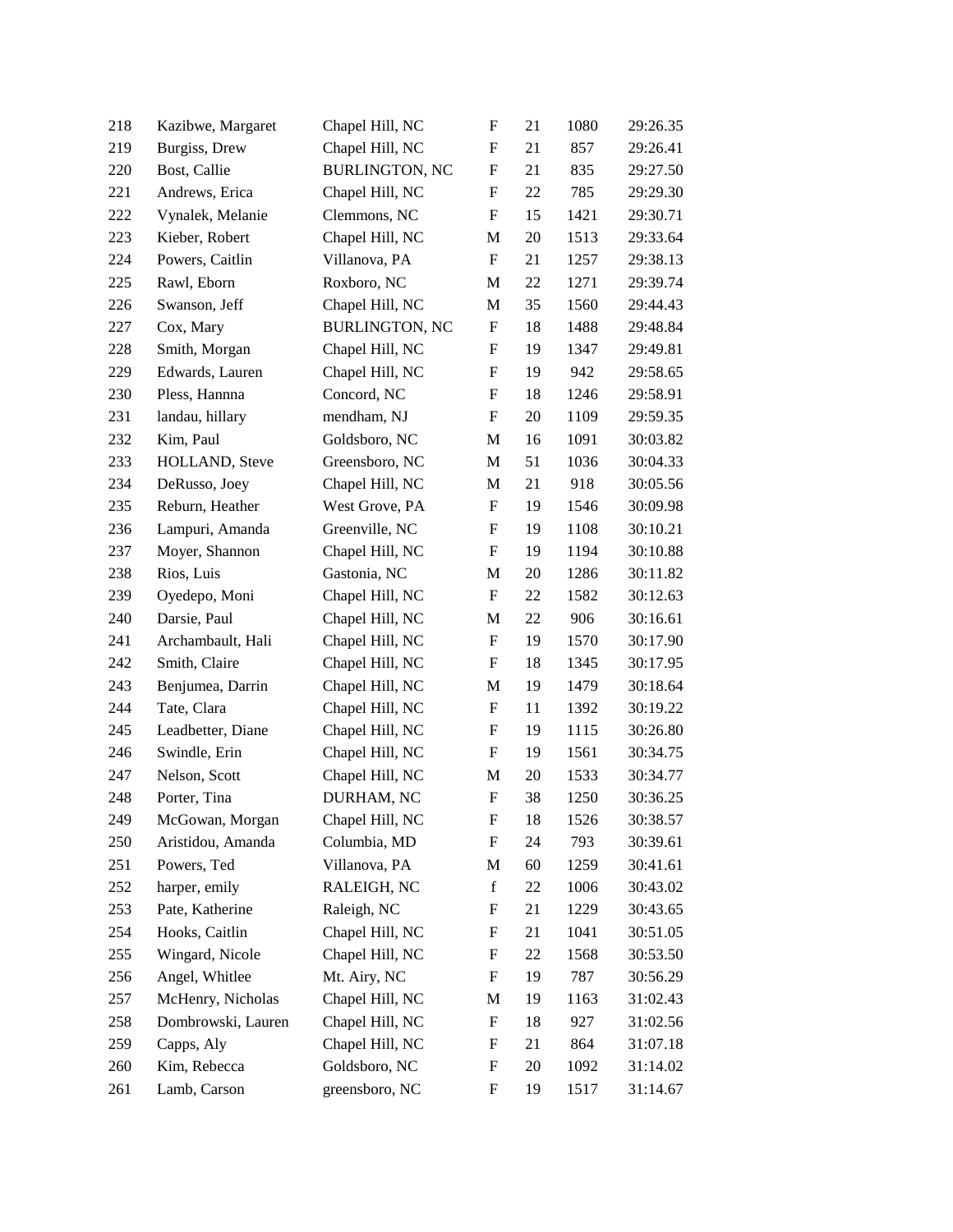| 262 | Vowell, Jacob      | Chapel Hill, NC        | M                         | 19               | 1419 | 31:22.24 |
|-----|--------------------|------------------------|---------------------------|------------------|------|----------|
| 263 | Wright, Coble      | Charlotte NC 28209, NC | M                         | 19               | 1464 | 31:22.35 |
| 264 | Phillips, Anna     | Greensboro, NC         | $\boldsymbol{\mathrm{F}}$ | 19               | 1240 | 31:25.09 |
| 265 | Woodall, Dean      | Chapel Hill, NC        | M                         | 26               | 1460 | 31:25.88 |
| 266 | Hughes, Jenny      | Chapel Hill, NC        | F                         | 18               | 1052 | 31:26.89 |
| 267 | Jessen, Hannah     | Chapel Hill, NC        | F                         | $20\,$           | 1060 | 31:28.90 |
| 268 | Youmans, Devyn     | Raleigh, NC            | F                         | 19               | 1469 | 31:29.02 |
| 269 | Fletcher, Alex     | Chapel Hill, NC        | M                         | 20               | 958  | 31:29.13 |
| 270 | Klett, Nicole      | Chapel Hill, NC        | F                         | 39               | 1099 | 31:32.29 |
| 271 | Kennedy, Henry     | Durham, NC             | M                         | 9                | 1511 | 31:33.64 |
| 272 | Rieth, Darian      | Chapel Hill, NC        | F                         | 22               | 1284 | 31:34.26 |
| 273 | Horton, Julie      | Chapel Hill, NC        | F                         | 56               | 1044 | 31:35.16 |
| 274 | Litke, Ben         | Chapel Hill, NC        | M                         | 21               | 1128 | 31:36.24 |
| 275 | Unknown, 12        | Unknown, NA            | $\mathbf U$               | $\boldsymbol{0}$ | 1600 | 31:37.44 |
| 276 | Reynolds, Anna     | Kinston, NC            | F                         | 22               | 1550 | 31:37.56 |
| 277 | Winston, Tracy     | Chapel Hill, NC        | F                         | 19               | 1453 | 31:40.74 |
| 278 | Heckman, Robert    | Greensboro, NC         | M                         | 47               | 1018 | 31:41.23 |
| 279 | Kennedy, Stacy     | Durham, NC             | ${\bf F}$                 | 37               | 1512 | 31:43.22 |
| 280 | Stern, Abby        | Chapel Hill, NC        | F                         | 14               | 1369 | 31:44.06 |
| 281 | Stern, Richard     | Chapel Hill, NC        | M                         | 45               | 1370 | 31:44.39 |
| 282 | Swain, Walker      | Chapel Hill, NC        | M                         | 21               | 1386 | 31:49.93 |
| 283 | Zelko, Angelika    | Chapel Hill, NC        | F                         | 15               | 1471 | 31:58.17 |
| 284 | Rollins, Sarah     | Durham, NC             | F                         | 15               | 1289 | 31:58.45 |
| 285 | Daves, Laura       | Boiling Springs, NC    | F                         | 20               | 907  | 31:58.73 |
| 286 | Noel, Bob          | Henderson, NC          | M                         | 49               | 1208 | 32:04.37 |
| 287 | Noel, Tammy        | Henderson, NC          | F                         | 50               | 1209 | 32:05.02 |
| 288 | Evans, Lauren      | Chapel Hill, NC        | F                         | 21               | 950  | 32:06.54 |
| 289 | Henson, David      | Durham, NC             | M                         | 50               | 1026 | 32:07.96 |
| 290 | Hill, Kayla        | Wilmington, NC         | F                         | 21               | 1031 | 32:08.29 |
| 291 | Anderson, Banks    | Durham, NC             | $\mathbf M$               | 19               | 781  | 32:08.63 |
| 292 | MORGAN, BEN        | Cary, NC               | M                         | 26               | 1586 | 32:08.74 |
| 293 | Noel, Taylor       | Chapel Hill, NC        | F                         | 19               | 1535 | 32:10.79 |
| 294 | Barrett, Glenn     | Charlotte, NC          | M                         | 56               | 815  | 32:12.96 |
| 295 | Wasserman, Britney | Chapel Hill, NC        | ${\rm F}$                 | 24               | 1431 | 32:16.88 |
| 296 | Taylor, Cameron    | Chapel Hill, NC        | M                         | 19               | 1394 | 32:17.45 |
| 297 | Stewart, Wesley    | Chapel Hill, NC        | M                         | 19               | 1374 | 32:17.45 |
| 298 | Bogovich, Ida      | Durham, NC             | ${\rm F}$                 | 35               | 831  | 32:22.18 |
| 299 | Solis, David       | Burke, VA              | M                         | 17               | 1357 | 32:22.31 |
| 300 | Gray, John         | Fort Mill, SC          | M                         | 53               | 984  | 32:22.58 |
| 301 | Leazer, Shelley    | Chapel Hill, NC        | ${\rm F}$                 | 19               | 1116 | 32:22.61 |
| 302 | Ashton, Maura      | Chapel Hill, NC        | $\boldsymbol{\mathrm{F}}$ | 19               | 796  | 32:24.52 |
| 303 | Shaw, Kaitlyn      | Summerfield, NC        | $\boldsymbol{F}$          | 20               | 1325 | 32:25.76 |
| 304 | Unknown, 17        | Unknown, NA            | $\mathbf U$               | $\boldsymbol{0}$ | 1606 | 32:32.04 |
| 305 | Hanby, Mackenzie   | Cornelius, NC          | F                         | 13               | 1000 | 32:32.15 |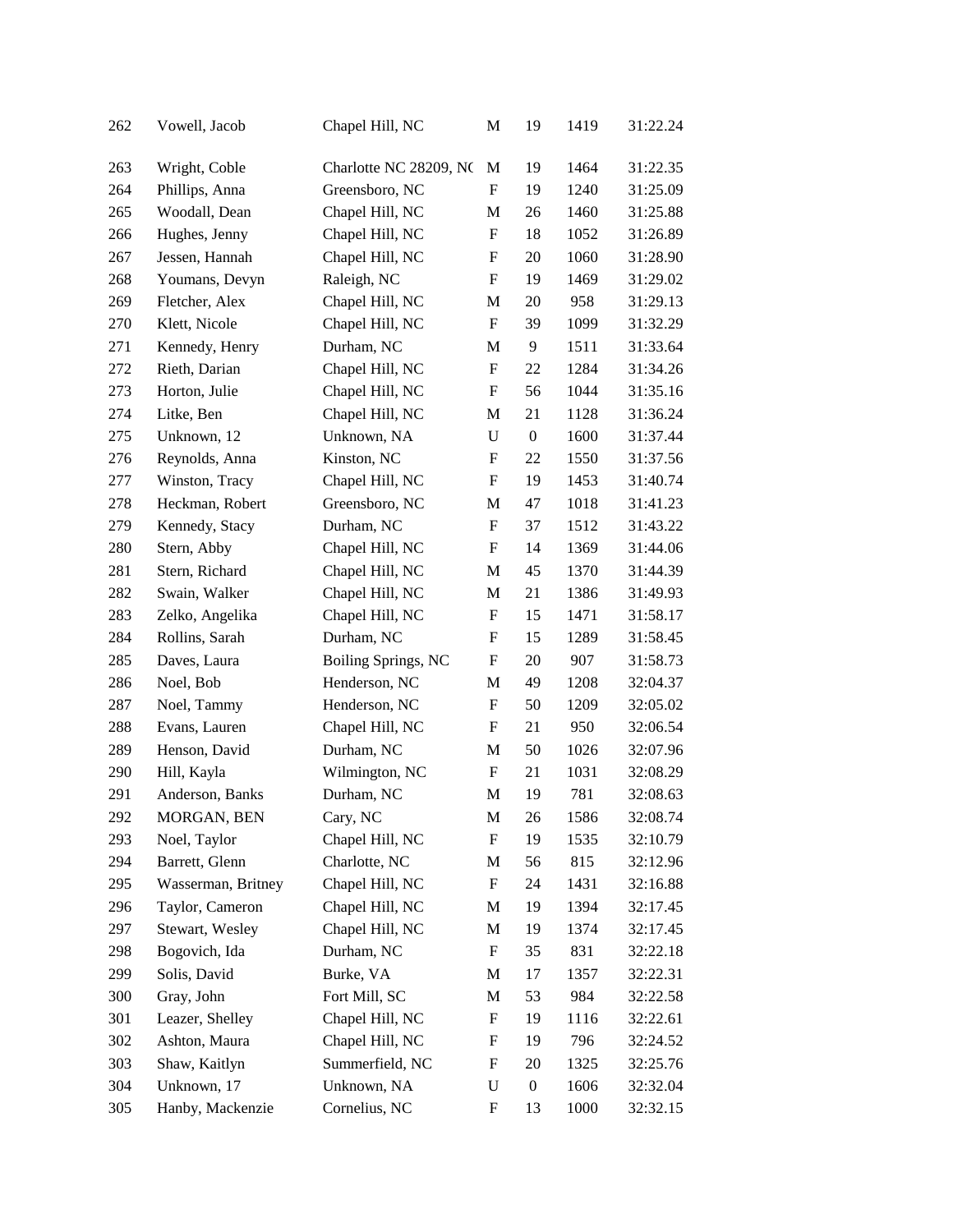| 306 | Nieri, Olivia       | Durham, NC       | F                         | 13               | 1206 | 32:32.47 |
|-----|---------------------|------------------|---------------------------|------------------|------|----------|
| 307 | Newman, Emily       | Raleigh, NC      | F                         | 19               | 1202 | 32:38.23 |
| 308 | Page, Aleigha       | Chapel Hill, NC  | F                         | 22               | 1222 | 32:40.18 |
| 309 | Vodicka, Bryan      | Chapel Hill, NC  | M                         | 21               | 1417 | 32:41.76 |
| 310 | Heeke, Paige        | Chapel Hill, NC  | F                         | 19               | 1019 | 32:45.22 |
| 311 | Klaff, Caroline     | Chapel Hill, NC  | ${\bf F}$                 | 18               | 1578 | 32:45.88 |
| 312 | Kearney, Sarah      | Chapel Hill, NC  | F                         | 20               | 1081 | 32:58.37 |
| 313 | Stone, Heather      | Boone, NC        | F                         | 21               | 1376 | 33:02.01 |
| 314 | Yeargin, Megan      | Chapel Hill, NC  | $\boldsymbol{\mathrm{F}}$ | 19               | 1467 | 33:04.78 |
| 315 | Allen, Ali          | Washington, DC   | F                         | 24               | 735  | 33:07.71 |
| 316 | Parker, Wayland     | wilson, NC       | M                         | 60               | 1226 | 33:08.79 |
| 317 | Kirk, Kylee         | Durham, NC       | F                         | 24               | 1096 | 33:11.96 |
| 318 | Nestico, John       | Charlotte, NC    | M                         | 62               | 1200 | 33:16.24 |
| 319 | Ruhmann, Annie      | Raleigh, NC      | $\boldsymbol{\mathrm{F}}$ | 15               | 1551 | 33:19.20 |
| 320 | Parsons, Kelly      | Chapel Hill, NC  | F                         | 22               | 1539 | 33:22.76 |
| 321 | Spillane, Shannon   | Chapel Hill, NC  | ${\bf F}$                 | 20               | 1361 | 33:24.90 |
| 322 | Podraza, Kara       | Chapel Hill, NC  | F                         | 20               | 1247 | 33:25.11 |
| 323 | McGaha, Lauren      | Chapel Hill, NC  | F                         | 23               | 1161 | 33:26.09 |
| 324 | Unknown, 14         | Unknown, NA      | U                         | $\boldsymbol{0}$ | 1602 | 33:30.97 |
| 325 | broyles, brad       | Garner, NC       | M                         | 47               | 852  | 33:36.94 |
| 326 | Sale, Laura         | Chapel Hill, NC  | $\boldsymbol{\mathrm{F}}$ | 18               | 1304 | 33:38.85 |
| 327 | Sutherland, Katie   | Carrboro, NC     | F                         | 26               | 1382 | 33:40.90 |
| 328 | pascual, cece       | Hillsborough, NC | $\mathbf f$               | 20               | 1228 | 33:43.00 |
| 329 | Bruno, Elizabeth    | Chapel Hill, NC  | $\boldsymbol{\mathrm{F}}$ | 48               | 854  | 33:44.86 |
| 330 | Asimos, Christie    | Charlotte, NC    | F                         | 52               | 797  | 33:47.92 |
| 331 | Kovich, Jana        | Durham, NC       | $\boldsymbol{\mathrm{F}}$ | 23               | 1104 | 33:51.82 |
| 332 | Parker, Nicholas    | Knightdale, NC   | M                         | 28               | 1225 | 33:54.32 |
| 333 | Sturgess, Rebekah   | Chapel Hill, NC  | F                         | 20               | 1378 | 33:58.68 |
| 334 | Rush, Chelsea       | Chapel Hill, NC  | F                         | 20               | 1298 | 34:00.03 |
| 335 | Silvers, Gayla      | Charlotte, NC    | F                         | 35               | 1334 | 34:00.75 |
| 336 | Boyd, Ashley        | Chapel Hill, NC  | F                         | 30               | 1482 | 34:01.25 |
| 337 | Cole, Veronica      | Chapel Hill, NC  | $\mathbf F$               | 25               | 886  | 34:02.19 |
| 338 | Unknown, 00         | Unknown, NA      | U                         | $\boldsymbol{0}$ | 1281 | 34:03.83 |
| 339 | Jones, Alicia       | Chapel Hill, NC  | F                         | 20               | 1510 | 34:04.84 |
| 340 | dryden, katie       | Liberty, NC      | F                         | 22               | 931  | 34:10.74 |
| 341 | Heckman, Kimberly   | Greensboro, NC   | F                         | 46               | 1016 | 34:19.51 |
| 342 | Heckman, Maggie     | Greensboro, NC   | F                         | 10               | 1017 | 34:20.17 |
| 343 | Peters, Melissa     | WAKE FOREST, NC  | F                         | 15               | 1540 | 34:21.96 |
| 344 | Hanes, Sydney       | Chapel Hill, NC  | F                         | 19               | 1001 | 34:26.51 |
| 345 | Ralston, Katie      | Chapel Hill, NC  | F                         | 18               | 1268 | 34:26.62 |
| 346 | Scheetz, Lauren     | Southport, NC    | F                         | 21               | 1312 | 34:32.05 |
| 347 | Williams Reid, Tori | Hillsborough, NC | F                         | 44               | 1451 | 34:32.38 |
| 348 | Smith, Laura        | Charlotte, NC    | F                         | 47               | 1346 | 34:34.45 |
| 349 | Peters, Pamela      | WAKE FOREST, NC  | F                         | 16               | 1541 | 34:41.64 |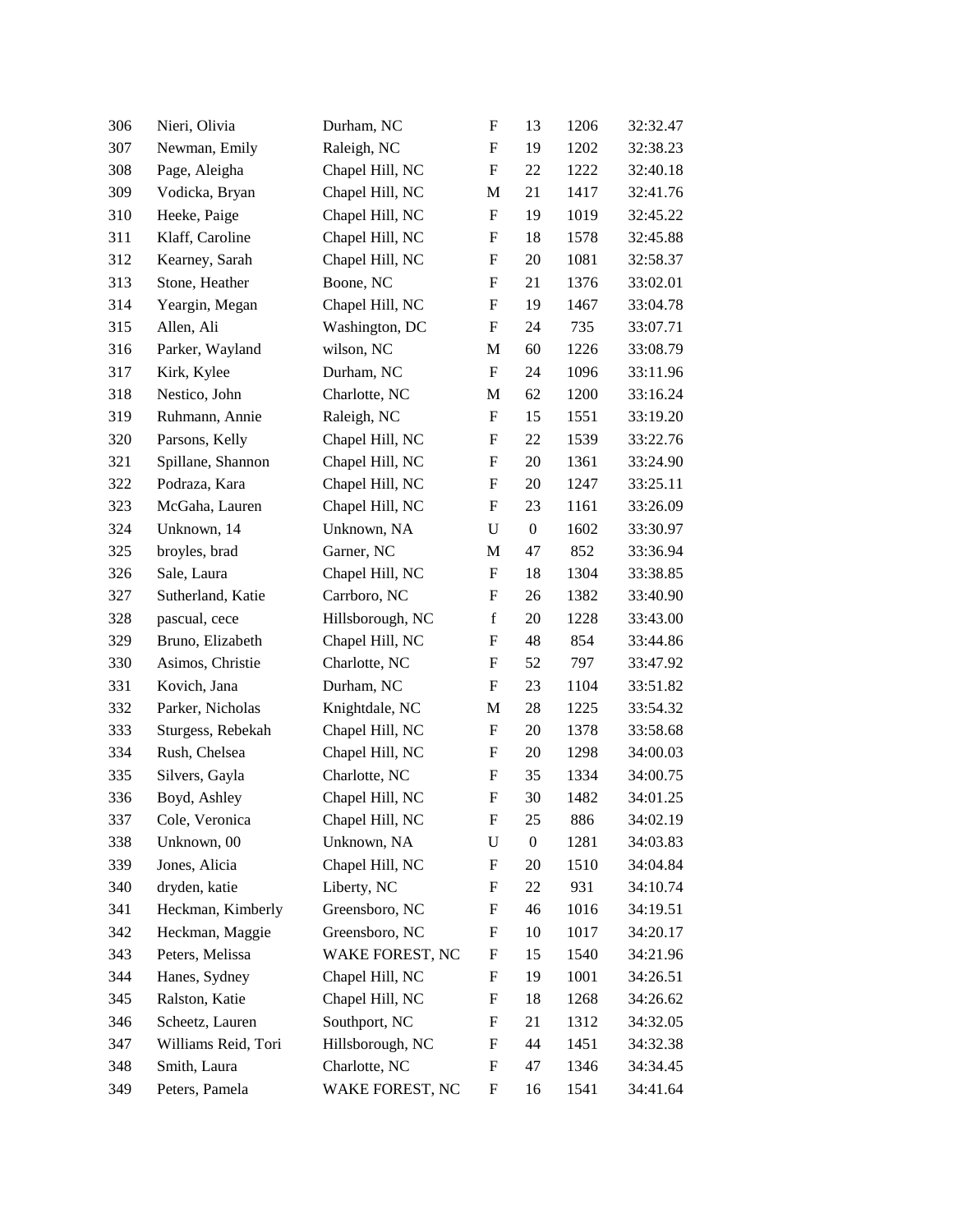| 350 | Prevatte, Carly      | Charlotte, NC         | $\boldsymbol{\mathrm{F}}$ | 18 | 1261 | 34:49.93 |
|-----|----------------------|-----------------------|---------------------------|----|------|----------|
| 351 | Snyder, Todd         | Goldsboro, NC         | M                         | 28 | 1354 | 34:53.19 |
| 352 | Snyder, Andrea       | Goldsboro, NC         | F                         | 27 | 1353 | 34:53.57 |
| 353 | Massey, Katie Beth   | Chapel Hill, NC       | $\mathbf F$               | 12 | 1146 | 34:58.54 |
| 354 | Ellis, Chris         | Raleigh, NC           | M                         | 39 | 1493 | 35:08.24 |
| 355 | Schwarz, Sadie       | Chapel Hill, NC       | $\boldsymbol{\mathrm{F}}$ | 22 | 1318 | 35:14.42 |
| 356 | Holmes, Tori         | Wilmington, NC        | $\mathbf F$               | 20 | 1038 | 35:28.70 |
| 357 | Griffin, Michael     | Durham, NC            | M                         | 46 | 987  | 35:34.97 |
| 358 | Helpingstine, Chuck  | Chapel Hill, NC       | M                         | 51 | 1580 | 35:41.76 |
| 359 | Salas, Ana           | Matthews, NC          | $\boldsymbol{\mathrm{F}}$ | 22 | 1302 | 35:48.91 |
| 360 | Obando, Karen        | Burke, VA             | ${\bf F}$                 | 21 | 1537 | 35:48.92 |
| 361 | Badanes, Lara        | Raleigh, NC           | F                         | 37 | 805  | 35:51.35 |
| 362 | Sanchez, Hallie      | Chapel Hill, NC       | F                         | 22 | 1552 | 36:10.41 |
| 363 | Mester, Kate         | Durham, NC            | $\mathbf F$               | 32 | 1177 | 36:15.08 |
| 364 | Florack, Casey       | Durham, NC            | $\boldsymbol{\mathrm{F}}$ | 12 | 959  | 36:15.42 |
| 365 | Browning, Jenna      | Chapel Hill, NC       | $\mathbf F$               | 22 | 851  | 36:17.42 |
| 366 | Zenkel, Maggie       | Chapel Hill, NC       | F                         | 20 | 1472 | 36:19.36 |
| 367 | Wynn, Maria          | Chapel Hill, NC       | F                         | 19 | 1465 | 36:19.41 |
| 368 | Scott, Meg           | Greensboro, NC        | F                         | 50 | 1319 | 36:23.88 |
| 369 | Holland, Leslie      | Greensboro, NC        | $\mathbf F$               | 51 | 1034 | 36:23.93 |
| 370 | vinson, tracy        | Raleigh, NC           | $\mathbf f$               | 54 | 1416 | 36:26.31 |
| 371 | Foster, Amanda       | <b>BURLINGTON, NC</b> | F                         | 28 | 961  | 36:30.76 |
| 372 | Helpingstine, Beth   | Chapel Hill, NC       | F                         | 51 | 1023 | 36:38.97 |
| 373 | Morvan, Jessie       | Durham, NC            | F                         | 37 | 1190 | 37:01.15 |
| 374 | Grotelueschen, Brett | Durham, NC            | M                         | 44 | 989  | 37:01.50 |
| 375 | Cassell, Brittany    | DURHAM, NC            | $\boldsymbol{\mathrm{F}}$ | 25 | 874  | 37:07.96 |
| 376 | Raway, Andrew        | DURHAM, NC            | M                         | 26 | 1270 | 37:08.18 |
| 377 | Partner, Kelly       | Durham, NC            | F                         | 24 | 1227 | 37:09.48 |
| 378 | Abe, Paige           | Chapel Hill, NC       | $\mathbf F$               | 24 | 411  | 37:09.53 |
| 379 | Hager, Breanna       | Forest City, NC       | $\mathbf F$               | 21 | 993  | 37:16.93 |
| 380 | Holland, Martha      | Greensboro, NC        | $\mathbf F$               | 14 | 1035 | 37:16.98 |
| 381 | Ribisl, Kurt         | Chapel Hill, NC       | M                         | 47 | 1279 | 37:22.63 |
| 382 | ribisl, claire       | Chapel Hill, NC       | F                         | 8  | 1278 | 37:22.88 |
| 383 | Brannan, George      | Raleigh, NC           | M                         | 51 | 841  | 37:35.35 |
| 384 | Arias, Marisol       | Mebane, NC            | F                         | 25 | 792  | 37:36.92 |
| 385 | Ansari, Rabiya       | Cary, NC              | F                         | 13 | 788  | 37:37.15 |
| 386 | Quesada, Marianela   | <b>BURLINGTON, NC</b> | F                         | 38 | 1267 | 37:37.38 |
| 387 | massey, marianne     | Chapel Hill, NC       | F                         | 39 | 1147 | 37:39.85 |
| 388 | Cook, Elizabeth C    | Carrboro, NC          | F                         | 45 | 890  | 37:41.82 |
| 389 | Aldridge, Martha     | Chapel Hill, NC       | $\mathbf F$               | 35 | 725  | 37:52.06 |
| 390 | Aldridge, Will       | Chapel Hill, NC       | M                         | 32 | 728  | 37:52.13 |
| 391 | Phillips, Myra       | winston-salem, nc     | F                         | 51 | 1241 | 38:35.47 |
| 392 | Knapp, Megan         | Hillsborough, NC      | F                         | 23 | 1516 | 38:39.46 |
| 393 | Troutman, Mary       | Chapel Hill, NC       | F                         | 22 | 1563 | 38:47.12 |